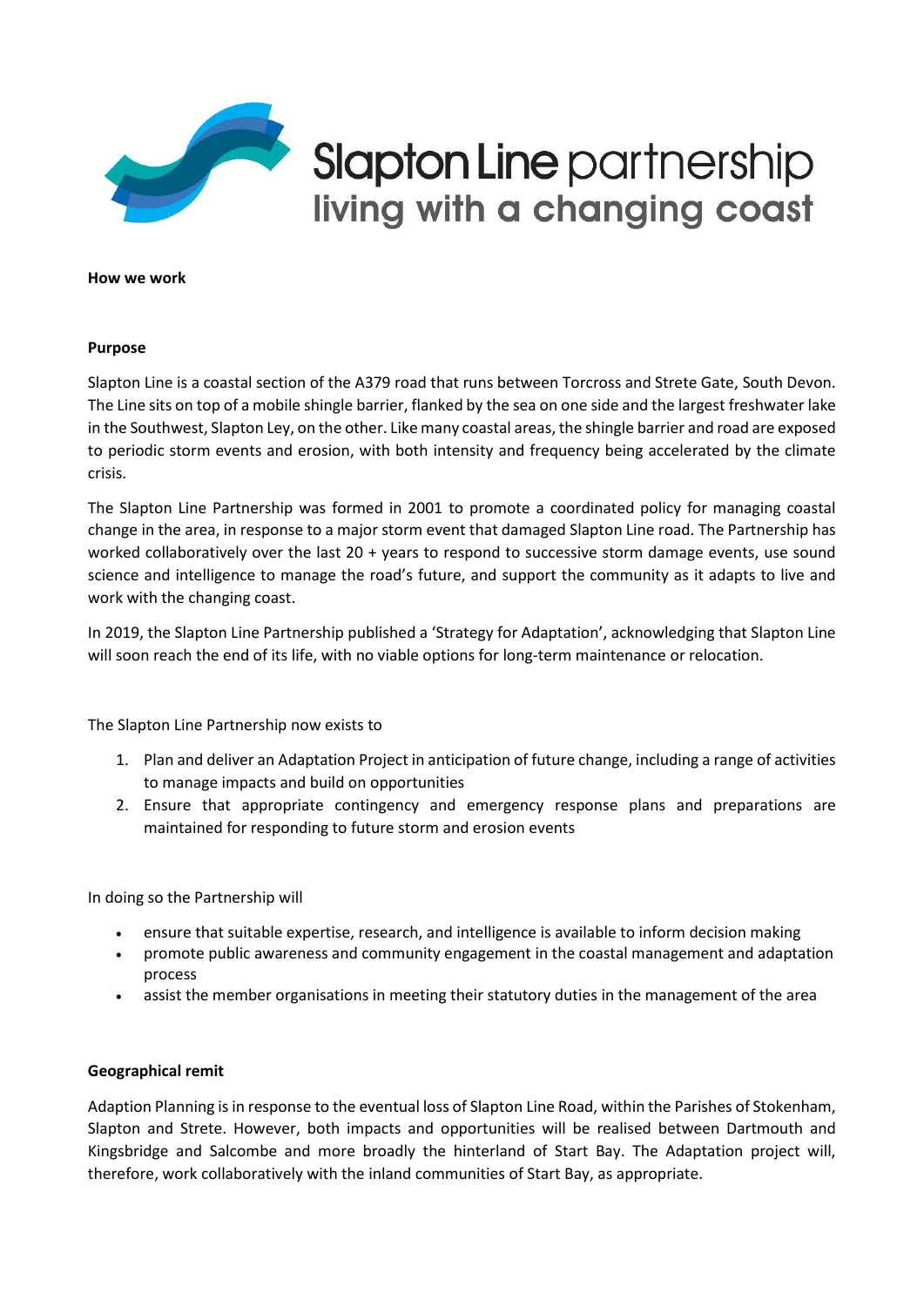# **Membership**

The Slapton Line Partnership is made up of a range of public, private and third sector organisations with a broad range of expertise to support the Partnership's activities. A core working principle of the Slapton Line Partnership is to ensure that the local community and businesses participate in the planning and delivery of the Adaptation Project, and contingency and emergency response.

| <b>Member</b>                                | Representation                                                 |
|----------------------------------------------|----------------------------------------------------------------|
| Devon County Council                         | Planning, Transportation and Environment Group                 |
|                                              | <b>Highways and Transport Planning</b>                         |
|                                              | <b>County Councillors</b>                                      |
| South Hams District Council                  | <b>Engineering and Assets</b>                                  |
|                                              | <b>Economic Development</b>                                    |
|                                              | Placemaking and Enterprise                                     |
|                                              | <b>District Councillors</b>                                    |
| Parish Councils (Slapton, Strete, Stokenham) | Residents and businesses                                       |
|                                              | <b>Parish Councillors</b>                                      |
| <b>Environment Agency</b>                    | Flood and Coastal Erosion Risk Management                      |
|                                              | <b>Shoreline Management Planning</b>                           |
| Natural England                              | Environmental conservation and consents                        |
|                                              | Coastal access management                                      |
| <b>Field Studies Council</b>                 | Land Management                                                |
|                                              | Delivery of duties to the National Nature Reserve (Slapton     |
|                                              | Ley) and Site of Special Scientific Interest (shingle barrier) |
| Wild Planet Trust                            | Landowners: Slapton Ley and shingle barrier                    |
|                                              |                                                                |
| South Devon Area of Outstanding Natural      | Protected Landscape Management                                 |
| Beauty                                       |                                                                |

Members include

### **Adaptation Funders Group**

An Adaptation Project is jointly funded through a Local Levy, raised by the Environment Agency from Devon County Council, South Hams District Council, and supported in-kind by the South Devon Area of Outstanding Natural Beauty.

The Adaptation Funders have specified 4 deliverables for the Adaptation Project

- 1. Creation and initial delivery of a locally supported Adaptation Plan
- 2. A Contingency and Emergency Response Manual
- 3. Incorporation of the Coastal Change Management Area into the Adaptation Plan
- 4. A Fundraising Strategy for Adaptation Plan delivery

### **Adaptation Steering Group**

The Adaptation Steering Group exists to enable supported, transparent, and accountable decision making for delivery of the Adaptation Project. The Adaptation Steering Group meets on an *ad hoc* basis and has a membership that has been collectively agreed by the Slapton Line Partnership. Membership includes

- Devon County Council
- South Hams District Council